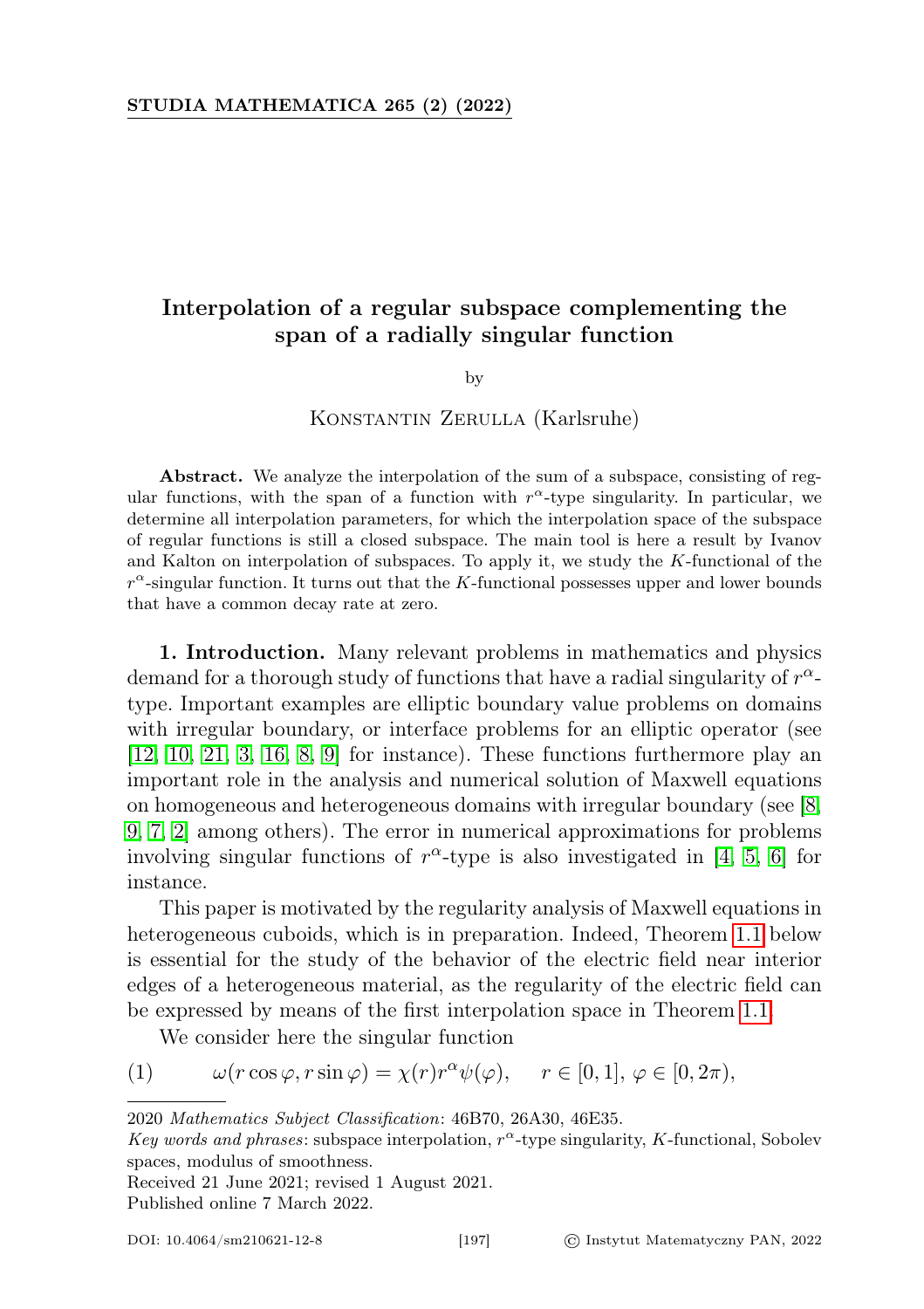on the open unit disc  $D$ . The definition  $(1)$  involves a smooth cut-off function  $\chi : [0, \infty) \to [0, 1]$  with  $\chi = 1$  on  $[0, 1/2]$  and support in  $[0, 3/4]$ , a number  $\alpha \in (0, 1)$ , and a piecewise C<sup>2</sup>-function  $\psi : [0, 2\pi] \to \mathbb{R}$  with  $\psi(0) = 1$ . For simplicity, we assume that  $\psi$  is C<sup>2</sup>-regular on [0,  $\pi/2$ ] and on [ $\pi/2$ ,  $2\pi$ ]. Other partitions of  $[0, 2\pi]$  or restrictions to subintervals can be handled with similar arguments. For brevity, we always write  $\omega(r, \varphi)$  instead of  $\omega(r \cos \varphi, r \sin \varphi)$ . The span of  $\omega$  is denoted by

<span id="page-1-1"></span>
$$
(2) \tV := \text{span}\{\omega\}.
$$

We next present the main result of this paper. The relevant notation is introduced in Section [2.](#page-2-0) In particular,  $PH<sup>s</sup>(D)$  denotes the space of piecewise  $H<sup>s</sup>$ -regular functions on D for  $s > 0$  (see [\(3\)](#page-3-0)).

<span id="page-1-0"></span>THEOREM 1.1. The *identities* 

$$
(\text{PH}^1(D), \text{PH}^2(D) \oplus V)_{\theta_1,2} = \text{PH}^{1+\theta_1}(D) \oplus V, \quad \theta_1 \in (\alpha, 1),
$$
  

$$
(\text{PH}^1(D), \text{PH}^2(D) \oplus V)_{\theta_2,2} = \text{PH}^{1+\theta_2}(D), \qquad \theta_2 \in (0, \alpha),
$$

are valid. For the critical value  $\alpha$ , the space PH<sup>1+ $\alpha$ </sup>(D) is not closed in  $(PH<sup>1</sup>(D), PH<sup>2</sup>(D) \oplus V)_{\alpha,2}$ .

We point out that the statements in Theorem [1.1](#page-1-0) are sharp. Note also that the space  $PH^{1+\theta_1}(D) \oplus V$  is equipped with the sum of the norms in  $PH^{1+\theta_1}(D)$  and V.

To the best of our knowledge, Theorem [1.1](#page-1-0) is the first one to answer the question for which interpolation parameters  $\theta$  the interpolation space  $(\text{PH}^1(D), \text{PH}^2(D))_{\theta,2} = \text{PH}^{1+\theta}(D)$  is a closed subspace of the interpolation space  $(PH<sup>1</sup>(D), PH<sup>2</sup>(D) \oplus V)_{\theta,2}$ . This question has been investigated for other spaces in the literature:

Consider an interpolation couple  $(X_0, X_1)$ , and closed subspaces  $Y_0$  in  $X_0$  and  $Y_1$  in  $X_1$ . Is the interpolation space  $(Y_0, Y_1)_{\theta, p}$  still a closed subspace of  $(X_0, X_1)_{\theta, p}$ ?

The issue is addressed in [\[17,](#page-12-12) Chapter 1, Problem 18.5], and [\[17,](#page-12-12) Chapter 1, Remark 11.4] implies that the answer is no, in general. In [\[22,](#page-13-0) Satz 5], Triebel gives an example of Hilbert spaces  $H_0$ ,  $H_1$ ,  $H_2$  with  $H_1 \hookrightarrow H_0$ ,  $H_2 \subseteq H_1$  being closed with (arbitrary) finite codimension, and  $(H_0, H_2)_{1/2,2}$ not closed in  $(H_0, H_1)_{1/2,2}$ . Wallstén [\[23\]](#page-13-1) analyzes this issue for a codimension 1 subspace M in  $L^1$ , and interpolates with  $L^{\infty}$ . Depending on the choice of M and the interpolation parameter, the interpolation space between M and  $L^{\infty}$  is or is not a closed subspace of the interpolation space between  $L^{1}$ and  $L^{\infty}$ . Note that it can also happen that the non-closedness occurs for any interpolation parameter in  $(0, 1)$  (see [\[23\]](#page-13-1)).

Ivanov and Kalton [\[13\]](#page-12-13) studied Banach spaces  $X_0$ ,  $X_1$  and  $Y_0$ , with  $Y_0$  being a closed subspace of codimension 1 in  $X_0$ , and  $(X_0, X_1)$  an interpolation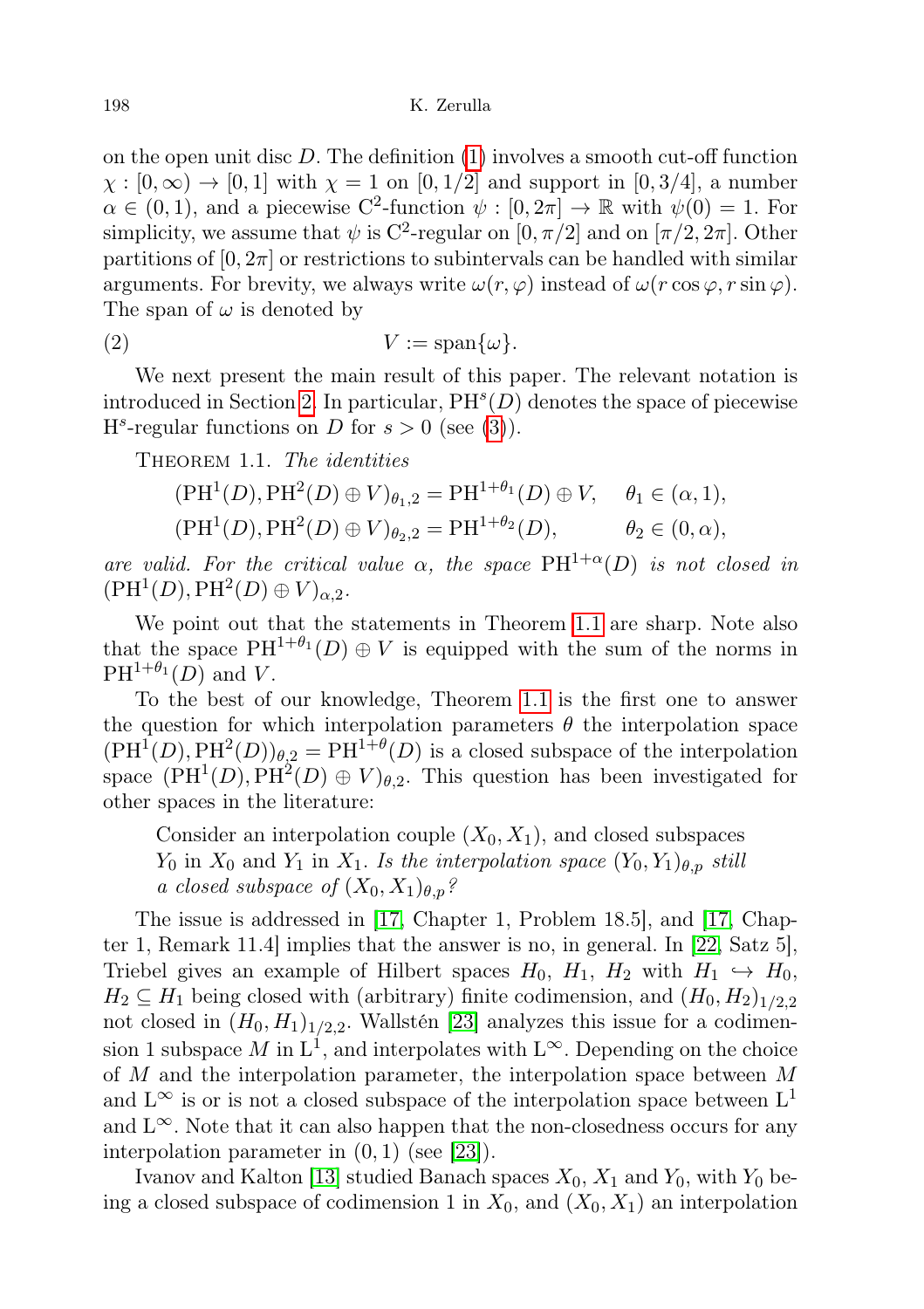couple. They derived formulas for numbers  $\sigma_0 \leq \sigma_1$  such that  $(Y_0, X_1)_{\theta, p}$  is a closed subspace of  $(X_0, X_1)_{\theta, p}$  for  $\theta \in (0, \sigma_0) \cup (\sigma_1, 1), p \in [1, \infty)$  (see [\[13,](#page-12-13) Theorem 2.1]). Note that some of the statements in [\[13\]](#page-12-13) were earlier obtained in [\[18\]](#page-12-14). Theorem 2.1 from [\[13\]](#page-12-13) is the essential tool in the proof of Theorem [1.1](#page-1-0) in this paper. In [\[1\]](#page-12-15), the findings of [\[13\]](#page-12-13) are generalized. In particular, the closed subspace  $Y_0$  is allowed to have arbitrary finite codimension in  $X_0$ .

The major difficulty in the proof of Theorem [1.1](#page-1-0) is to obtain a sharp lower bound for the K-functional of the singular function  $\omega$ . To that end, we study the modulus of smoothness of  $\omega$ . It turns out that a subtle analysis of  $\omega$  near zero is needed to provide estimates for the modulus of smoothness (see the proof of Lemma [3.1\)](#page-4-0).

The paper is organized in the following way. In the next section, we fix some notation from interpolation theory, and we introduce the relevant (broken) Sobolev spaces of fractional order. In Section [3,](#page-4-1) we derive the crucial upper and lower estimates for the K-functional of the singular function  $\omega$ . Finally, we deduce Theorem [1.1](#page-1-0) in Section [4](#page-8-0) by combining our results from Section [3](#page-4-1) with [\[13,](#page-12-13) Theorem 2.1].

As a byproduct of our preparations in Section [3,](#page-4-1) we also obtain a precise regularity statement for  $\omega$  in terms of interpolation spaces (see Corollary [3.3\)](#page-8-1). To the best of our knowledge, only parts of the statement are available in the literature (see [\[4\]](#page-12-9) for instance).

<span id="page-2-0"></span>2. Analytical preliminaries. We first recall basic constructions from real interpolation theory via the K-method. Our presentation follows [\[19,](#page-12-16) Section 1.1. Let  $(X, \|\cdot\|_X)$  and  $(Y, \|\cdot\|_Y)$  be real Banach spaces, which both embed into a common Hausdorff space. The  $K$ -functional is given by the formula

$$
K(t, z, X, Y) := \inf_{\substack{z = x + y \\ x \in X, y \in Y}} (\|x\|_X + t \|y\|_Y)
$$

for  $z \in X + Y$  and  $t > 0$ . It is used to define the real interpolation spaces

$$
(X,Y)_{\theta,p} := \left\{ z \in X + Y \mid ||z||^p_{(X,Y)_{\theta,p}} := \int_{0}^{\infty} t^{-1-\theta p} K(t,z,X,Y)^p dt < \infty \right\}
$$

for  $\theta \in (0,1)$  and  $p \in [1,\infty)$ . The spaces

$$
(X,Y)_{\theta} := \left\{ z \in X + Y \mid \lim_{t \to 0} t^{-\theta} K(t,z,X,Y) = \lim_{t \to \infty} t^{-\theta} K(t,z,X,Y) = 0 \right\},\
$$
  

$$
(X,Y)_{\theta,\infty} := \left\{ z \in X + Y \mid t \mapsto t^{-\theta} K(t,z,X,Y) \in \mathcal{L}^{\infty}(0,\infty) \right\}
$$

also arise in this paper. Both are complete with respect to the norm

$$
||z||_{(X,Y)_{\theta,\infty}} := ||t^{-\theta}K(t,z,X,Y)||_{L^{\infty}(0,\infty)}, \quad z \in (X,Y)_{\theta,\infty}.
$$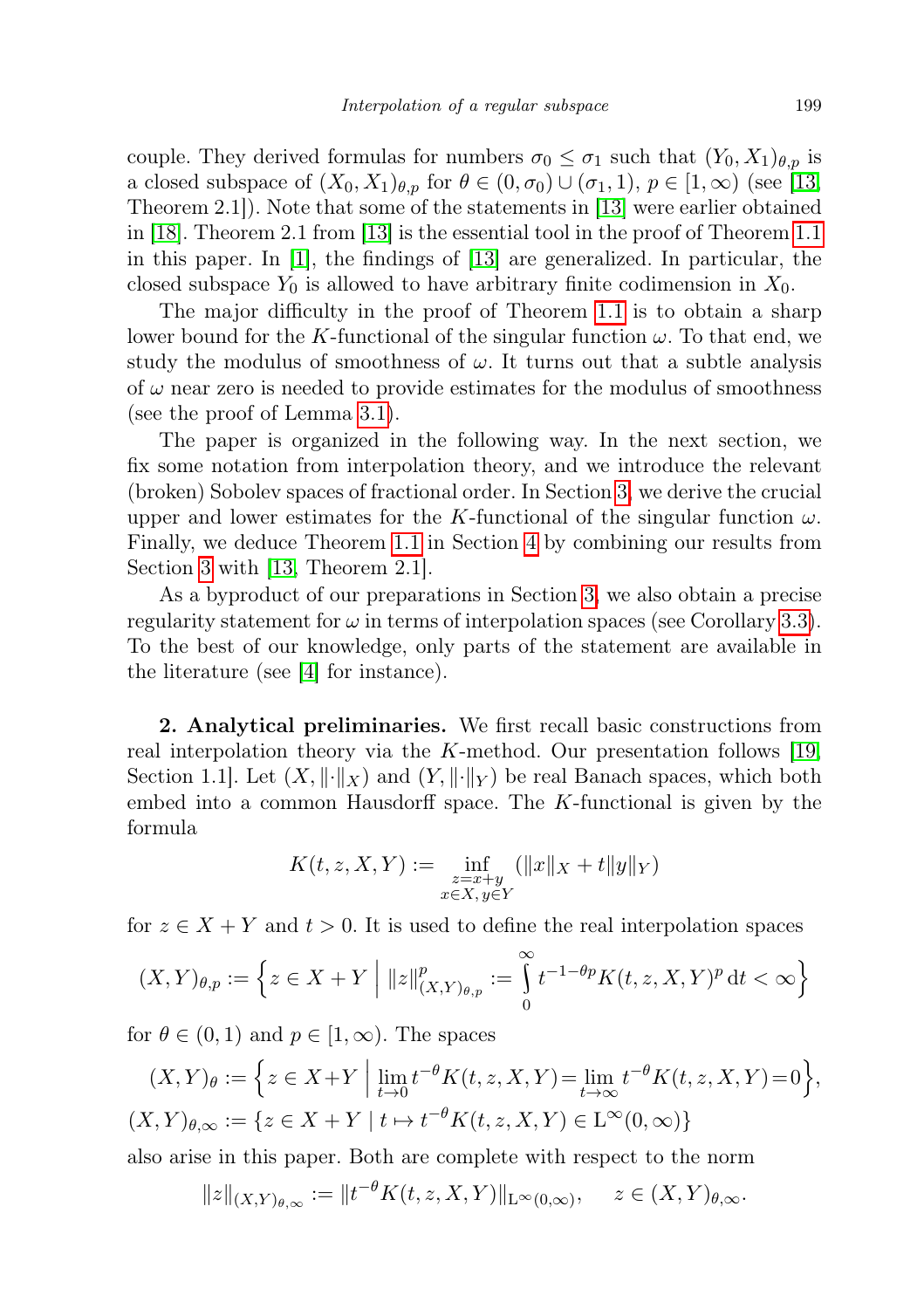200 K. Zerulla

We next recall the definition of fractional order Sobolev spaces. Let  $O \subseteq \mathbb{R}^2$  be a bounded domain with compact Lipschitz boundary. We denote the standard Sobolev space of order  $k \in \mathbb{N}$  by  $H^k(O)$ , and set

$$
\mathrm{H}^s(O) := (\mathrm{L}^2(O), \mathrm{H}^2(O))_{s/2,2}, \quad s \in (0,2).
$$

Fractional Sobolev spaces can also be defined by means of weighted difference quotients (see [\[20,](#page-12-17) Section 2.3.8] for instance). Note that both definitions are equivalent in the current setting. (This well known fact is for instance verified by combining the main theorem in [\[15,](#page-12-18) Section 1] with [\[11,](#page-12-19) Corollary 6.8].)

Having the choice of the function  $\psi$  in [\(1\)](#page-0-0) in mind, we introduce the open disc segments

$$
D_1 := \{ (r \cos \varphi, r \sin \varphi) \mid r \in (0, 1), \varphi \in (0, \pi/2) \},
$$
  

$$
D_2 := \{ (r \cos \varphi, r \sin \varphi) \mid r \in (0, 1), \varphi \in (\pi/2, 2\pi) \},
$$

using polar coordinates  $(r, \varphi)$  on D. To study functions that are only regular on  $D_1$  and  $D_2$ , but not on D, we use the broken fractional order Sobolev spaces

<span id="page-3-0"></span>(3) 
$$
\text{PH}^s(D) := \{ f \in \mathcal{L}^2(D) \mid f|_{D_i} \in \mathcal{H}^s(D_i), i \in \{1, 2\} \}, \quad s \in (0, 2],
$$

which are complete with respect to the norm

$$
||f||_{\text{PH}^s(D)} := \left(\sum_{i=1}^2 ||f|_{D_i}||_{\text{H}^s(D_i)}^2\right)^{1/2}, \quad f \in \text{PH}^s(D).
$$

We also note the interpolation property

$$
(\mathcal{L}^2(D), \mathcal{P}\mathcal{H}^2(D))_{s/2,2} = \mathcal{P}\mathcal{H}^s(D), \quad s \in (0,2).
$$

An essential part of the proof for Theorem [1.1](#page-1-0) is the derivation of sharp upper and lower estimates for the functional  $K(\cdot, \omega, L^2(D), PH^2(D))$  (see Lemmas [3.1](#page-4-0) and [3.2\)](#page-6-0). By sharp we mean that the upper and lower bounds have the same decay rate near zero. To obtain the inequalities, it is useful to analyze the second modulus of smoothness for the singular function  $\omega$  on an appropriately chosen open subset  $D_0$  of  $D_1$ . To define the second modulus of smoothness, we use the set

$$
D_0(h) = \{ v \in D_0 \mid v + th \in D_0 \text{ for all } 0 \le t \le 1 \}
$$

for  $h \in \mathbb{R}^2$ . Denoting the characteristic function of a set  $O \subseteq \mathbb{R}^2$  by  $\mathbb{1}_O$ , the second modulus of smoothness of  $\omega$  on  $D_0$  is defined as

<span id="page-3-1"></span>(4) 
$$
m_2(t,\omega) := \sup_{0 < |h| \le t} \|\mathbb{1}_{D_0(2h)}(\omega - 2\omega(\cdot + h) + \omega(\cdot + 2h))\|_{L^2(D_0)},
$$

for  $t > 0$  (see [\[14,](#page-12-20) Section 1] for instance). [14, Lemma 1] and the definition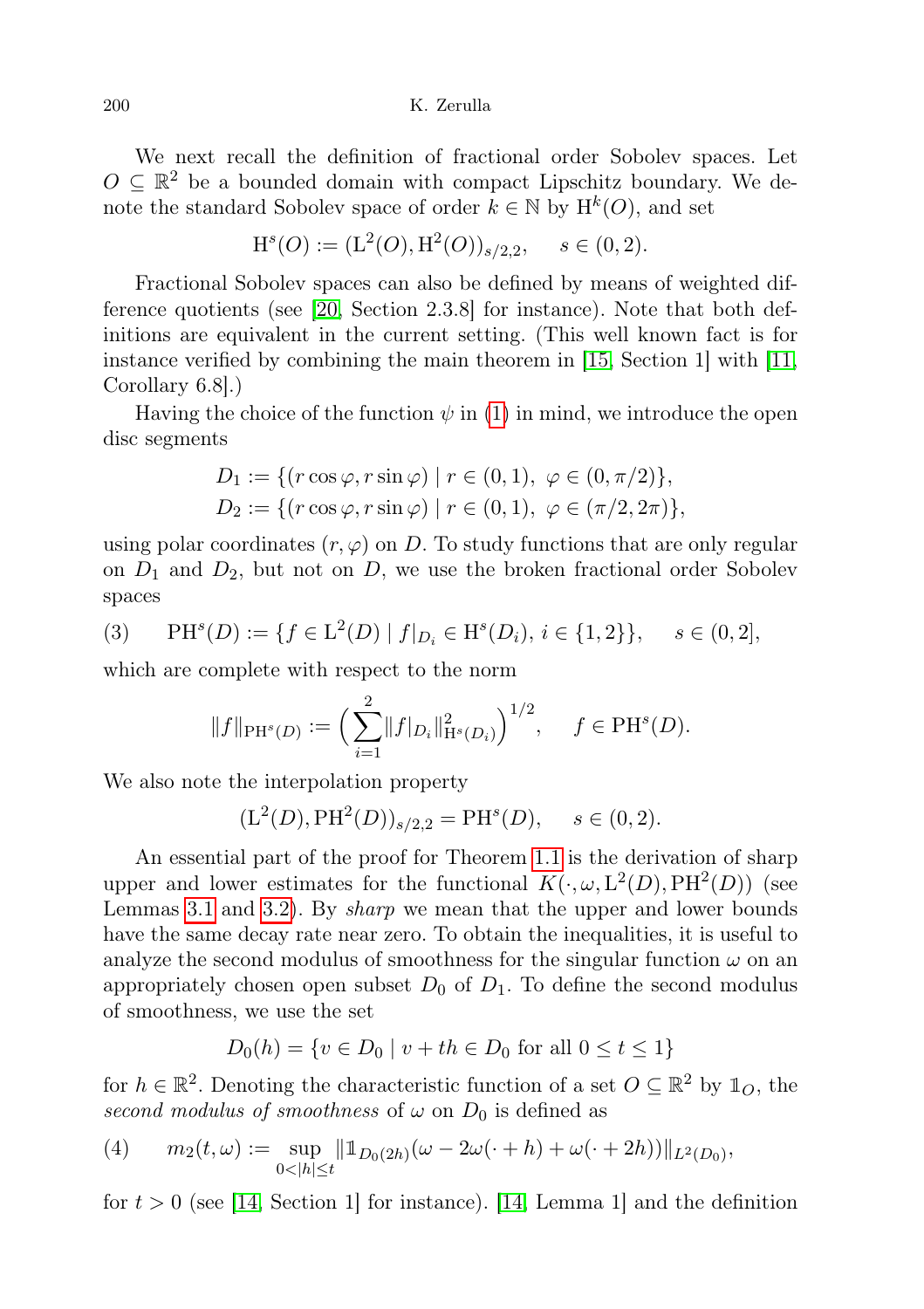of the K-functional then provide the inequality

$$
K(t^2, \omega, L^2(D_0), H^2(D_0))
$$
  
\n
$$
\geq \inf_{g \in H^2(D_0)} \left( \|\omega - g\|_{L^2(D_0)} + t^2 \sup_{k_1 + k_2 = 2} \|\partial_x^{k_1} \partial_y^{k_2} g\|_{L^2(D_0)} \right)
$$
  
\n
$$
\geq C m_2(t, \omega), \quad t > 0,
$$

with a uniform constant  $C > 0$ . We then infer the useful estimate

<span id="page-4-2"></span>
$$
(5) \ \ K(t^2, \omega, L^2(D), PH^2(D)) = \inf_{\substack{\omega = f+g \\ f \in L^2(D), g \in PH^2(D)}} (\|f\|_{L^2(D)} + t^2 \|g\|_{PH^2(D)})
$$

$$
\geq \inf_{\substack{\omega = \tilde{f} + \tilde{g} \\ \tilde{f} \in L^2(D_0), \tilde{g} \in H^2(D_0)}} (\|\tilde{f}\|_{L^2(D_0)} + t^2 \|\tilde{g}\|_{H^2(D_0)})
$$

$$
= K(t^2, \omega, L^2(D_0), H^2(D_0)) \geq Cm_2(t, \omega)
$$

for  $t > 0$ , which comes into play in the proof of Lemma [3.1.](#page-4-0)

<span id="page-4-1"></span>**3. Estimates for the K-functional.** In this section, we derive upper and lower estimates for the K-functional of the singular function  $\omega$  from [\(1\)](#page-0-0). The inequalities are crucial for the proof of Theorem [1.1](#page-1-0) in Section [4.](#page-8-0) In particular, it is important to have upper and lower bounds for the K-functional that have the same decay rate near zero.

In the next lemma, we start with the lower estimate.

<span id="page-4-0"></span>Lemma 3.1. We have

$$
K(t^2, \omega, L^2(D), PH^2(D)) \ge C_l t^{\alpha+1}, \quad t \in (0, 1],
$$

with a uniform constant  $C_l = C_l(\omega) > 0$ .

*Proof.* 1) We consider the problem in cartesian coordinates  $(x, y)$  on the open subset

$$
D_0 := \{(x, y) \mid 0 < x^2 + y^2 < 1/16, \, 0 < y < x\}
$$

of  $D_1$ . Note that the cut-off function  $\chi$  from [\(1\)](#page-0-0) is then equal to 1 on  $D_0$ . As a result,  $\omega$  has the representation

$$
\omega(x, y) = \psi(\arctan(y/x))|(x, y)|^{\alpha}, \quad (x, y) \in D_0.
$$

On  $D_0$ , we then calculate

$$
\partial_x \omega(x, y) = -y \psi'(\arctan(y/x))|(x, y)|^{\alpha-2} + \alpha x \psi(\arctan(y/x))|(x, y)|^{\alpha-2},
$$
  
\n
$$
\partial_x^2 \omega(x, y) = (y^2 \psi''(\arctan(y/x)) - 2(\alpha - 1)yx\psi'(\arctan(y/x))
$$
  
\n
$$
+ \alpha(\alpha - 2)x^2 \psi(\arctan(y/x))|(x, y)|^{\alpha-4}
$$
  
\n
$$
+ \alpha \psi(\arctan(y/x))|(x, y)|^{\alpha-2}.
$$

We next derive a lower estimate for  $-\partial_x^2 \omega$  on an appropriate part of  $D_0$ . For convenience, we denote the piecewise C<sup>2</sup>-norm of  $\psi$  by  $\|\psi\|_{\mathbf{C}^2}$  (the supre-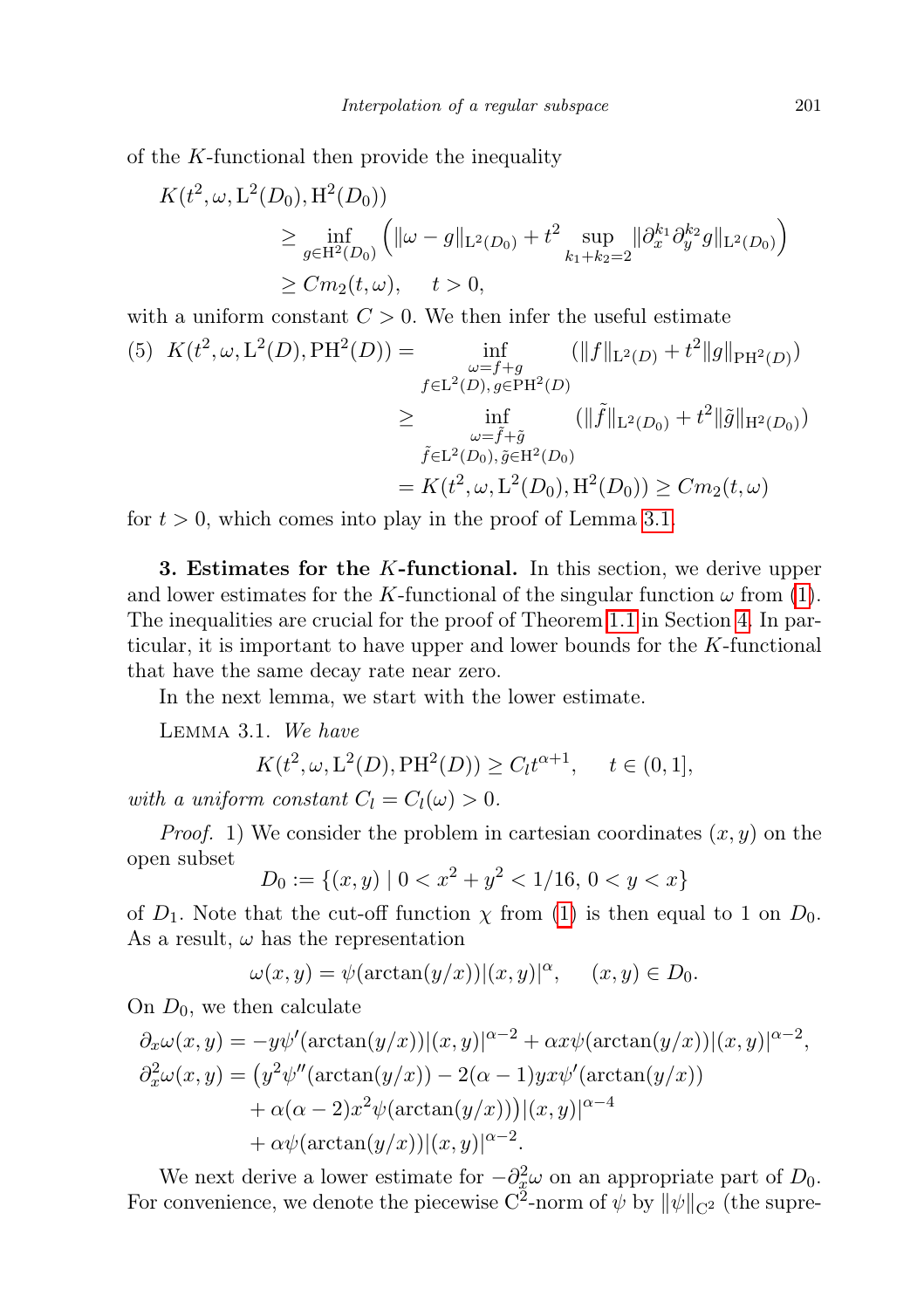mum of the C<sup>2</sup>-norms on  $D_1$  and  $D_2$ ). Recall that  $\psi(0) = 1$  (see Section [1\)](#page-0-1). By continuity, there is a  $\delta \in (0, \pi/2)$  such that  $\psi(\varphi) \geq 1/2$  for all  $\varphi \in [0, \delta]$ . Let furthermore  $x \in (0, \frac{1}{4\sqrt{2}})$  $\frac{1}{4\sqrt{10}}$  and  $0 < y \leq \gamma x$  with

$$
\gamma := \min \big\{ \tan \delta, \frac{(1-\alpha)\alpha}{12 \|\psi\|_{C^2}} \big\}.
$$

Note that  $\gamma < 1$ , as  $\psi(0) = 1$  and  $\alpha < 1$ . The choice of  $\gamma$  in particular implies that  $\arctan(y/x) \in (0, \delta]$ . In view of the assumption  $\alpha \in (0, 1)$ , we get

<span id="page-5-0"></span>
$$
(6) \ (\alpha(2-\alpha)x^2\psi(\arctan(y/x)) - y^2\psi''(\arctan(y/x))
$$
  
\n
$$
- 2(1-\alpha)yx\psi'(\arctan(y/x))\Big| (x, y)\Big|^{\alpha-4}
$$
  
\n
$$
\geq \left(\frac{1-\alpha-2\gamma}{2-\alpha}\alpha(2-\alpha)x^2\psi(\arctan(y/x)) + \frac{1+2\gamma}{2-\alpha}\alpha(2-\alpha)x^2\psi(\arctan(y/x)) - y^2\|\psi\|_{C^2} - 2yx\|\psi\|_{C^2}\right)\Big| (x, y)\Big|^{\alpha-4}
$$
  
\n
$$
\geq \left(\frac{1}{2}(1-\alpha-2\gamma)\alpha x^2 + (1+2\gamma)\alpha x^2\psi(\arctan(y/x)) - 3\gamma x^2\|\psi\|_{C^2}\right)\Big| (x, y)\Big|^{\alpha-4}.
$$

We next use  $\gamma \leq \frac{(1-\alpha)\alpha}{12\|\gamma\|\alpha\|}$  $\frac{(1-\alpha)\alpha}{12\|\psi\|_{\mathcal{C}^2}} < \frac{1-\alpha}{4}$  $\frac{-\alpha}{4}$  to deduce that

<span id="page-5-1"></span>
$$
(7) \quad \left(\frac{1}{2}(1-\alpha-2\gamma)\alpha x^2 + (1+2\gamma)\alpha x^2 \psi(\arctan(y/x)) - 3\gamma x^2 \|\psi\|_{C^2}\right) |(x,y)|^{\alpha-4}
$$
  
\n
$$
\geq \left(\frac{1}{4}(1-\alpha)\alpha x^2 + (1+2\gamma)\alpha x^2 \psi(\arctan(y/x)) - 3\gamma x^2 \|\psi\|_{C^2}\right) |(x,y)|^{\alpha-4}
$$
  
\n
$$
\geq (1+2\gamma)\alpha x^2 \psi(\arctan(y/x)) |(x,y)|^{\alpha-4}.
$$

Combining [\(6\)](#page-5-0)–[\(7\)](#page-5-1) and using again the relation  $y \leq \gamma x$ , we infer that

<span id="page-5-2"></span>(8) 
$$
-\partial_x^2 \omega(x, y)
$$
  
\n
$$
\geq -\alpha \psi(\arctan(y/x))|(x, y)|^{\alpha-2} + (1+2\gamma)\alpha x^2 \psi(\arctan(y/x))|(x, y)|^{\alpha-4}
$$
  
\n
$$
= \alpha(-(x^2 + y^2) + (1 + 2\gamma)x^2)\psi(\arctan(y/x))|(x, y)|^{\alpha-4}
$$
  
\n
$$
\geq \alpha(-(1 + \gamma) + 1 + 2\gamma)x^2 \psi(\arctan(y/x))|(x, y)|^{\alpha-4}
$$
  
\n
$$
= \alpha \gamma x^2 \psi(\arctan(y/x))|(x, y)|^{\alpha-4}.
$$

2) We now bound the second modulus of smoothness  $m_2(\cdot, \omega)$  for  $\omega$  on  $D_0$ from below (see [\(4\)](#page-3-1)). To that end, we choose  $t < \frac{1}{12\sqrt{10}}$  and  $h = (h_1, 0)$  with  $h_1 = t$  in [\(4\)](#page-3-1). Combining the choice of  $h_1$  and  $\gamma < 1$ , we obtain

$$
m_2(t,\omega)^2 \ge \int_{0}^{h_1} \int_{0}^{\gamma x} \left(\omega(x,y) - 2\omega(x+h_1,y) + \omega(x+2h_1,y)\right)^2 dy dx
$$
  
= 
$$
\int_{0}^{h_1} \int_{0}^{\gamma x} \left(\int_{0}^{h_1} -\partial_x \omega(x+s,y) + \partial_x \omega(x+h_1+s,y) ds\right)^2 dy dx
$$
  
= 
$$
\int_{0}^{h_1} \int_{0}^{\gamma x} \int_{0}^{h_1} \int_{0}^{h_2} \partial_x^2 \omega(x+s+\tau,y) d\tau ds \Big)^2 dy dx.
$$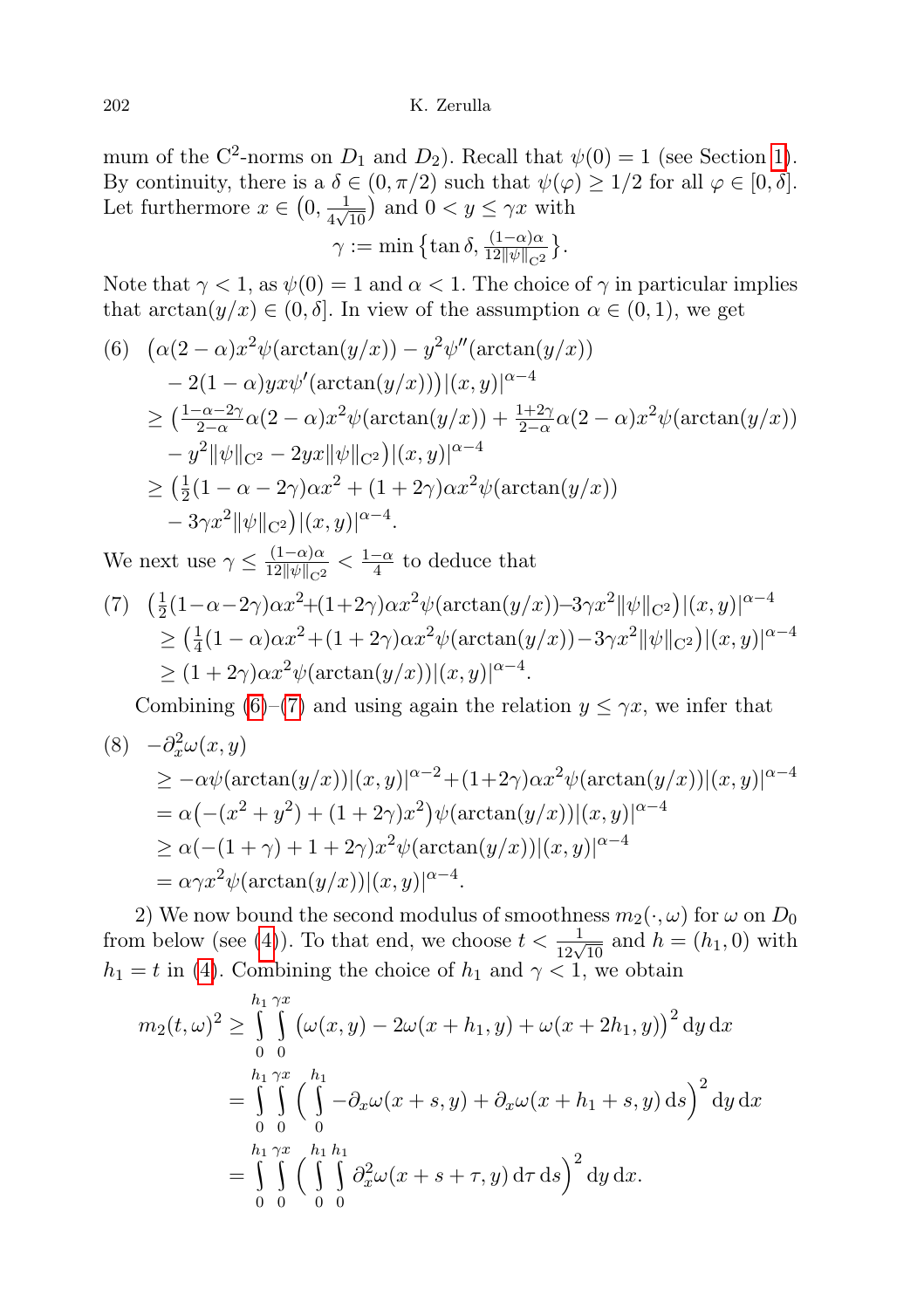Inserting now also [\(8\)](#page-5-2), we infer that

$$
m_2(t,\omega)^2 \ge \int_0^{h_1} \int_0^{\gamma x} \Big(\int_0^{h_1} \int_0^h \alpha \gamma(x+s+\tau)^2 \psi\big(\arctan\big(\frac{y}{x+s+\tau}\big)\big) \Big) \cdot |(x+s+\tau,y)|^{\alpha-4} d\tau ds\Big)^2 dy dx.
$$

Taking also into account the facts that  $\psi\left(\arctan\left(\frac{y}{x+s}\right)\right)$  $\frac{y}{x+s+\tau})\geq \frac{1}{2}$  $\frac{1}{2}$  for  $x, s, \tau \in$  $(0, h_1)$  and  $y < \gamma x$ , we arrive at

$$
m_{2}(t,\omega)^{2}
$$
\n
$$
\geq \int_{0}^{h_{1}\gamma x} \int_{0}^{h_{1}h_{1}} \frac{\alpha}{2} \gamma(x+s+\tau)^{2}(1+\gamma)^{\alpha-4}(x+s+\tau)^{\alpha-4} d\tau ds \Big)^{2} dy dx
$$
\n
$$
= \int_{0}^{h_{1}\gamma x} \int_{0}^{h_{1}} \frac{\alpha}{2} \gamma \frac{(1+\gamma)^{\alpha-4}}{1-\alpha} \left( (x+s)^{\alpha-1} - (x+s+h_{1})^{\alpha-1} \right) ds \Big)^{2} dy dx
$$
\n
$$
\geq \int_{0}^{h_{1}\gamma x} \int_{0}^{h_{1}} \frac{\alpha}{2} \gamma \frac{(1+\gamma)^{\alpha-4}}{1-\alpha} \left( 1 - \left( \frac{3}{2} \right)^{\alpha-1} \right) (x+s)^{\alpha-1} ds \Big)^{2} dy dx
$$
\n
$$
\geq \int_{0}^{h_{1}\gamma x} \int_{0}^{h_{1}} \frac{\alpha}{2} \gamma \frac{(1+\gamma)^{\alpha-4}}{1-\alpha} \left( 1 - \left( \frac{3}{2} \right)^{\alpha-1} \right) 2^{\alpha-1} h_{1}^{\alpha-1} ds \Big)^{2} dy dx
$$
\n
$$
= \frac{\alpha^{2}}{4^{1-\alpha}} \gamma^{3} \frac{(1+\gamma)^{2\alpha-8}}{8(1-\alpha)^{2}} \left( 1 - \left( \frac{3}{2} \right)^{\alpha-1} \right)^{2} h_{1}^{2\alpha+2} =: C_{1} h_{1}^{2\alpha+2}.
$$

In view of [\(5\)](#page-4-2), we hence get

$$
K(t^2, \omega, L^2(D), PH^2(D)) \ge C\sqrt{C_1} t^{\alpha+1}, \quad 0 < t < \frac{1}{12\sqrt{10}} =: t_0.
$$

The monotonicity of the  $K$ -functional furthermore implies

$$
K(t^2, \omega, L^2(D), PH^2(D)) \ge K(t_0^2, \omega, L^2(D), PH^2(D)) =: C_2 \ge C_2 t^{\alpha+1}
$$
  
for  $t \in [t_0, 1]$ . Altogether, we arrive at the desired statement.

The remaining upper estimate for the  $K$ -functional essentially follows from a modification of the arguments in the proofs of [\[5,](#page-12-10) Theorem 2.3] and [\[6,](#page-12-11) Theorem 2.5]. For the sake of a clear presentation, however, we elaborate the proof.

<span id="page-6-0"></span>LEMMA 3.2. There is a uniform constant 
$$
C_u = C_u(\omega) > 0
$$
 such that  

$$
K(t^2, \omega, L^2(D), PH^2(D)) \le C_u t^{\alpha+1}, \quad t \in (0, 1].
$$

*Proof.* 1) Throughout the proof,  $C = C(\omega) > 0$  is a constant that is allowed to change from line to line. Let  $\delta \in (0,1)$  be a fixed number, to be determined later. Let furthermore  $\chi_{\delta} : [0,1] \rightarrow [0,1]$  be a smooth cut-off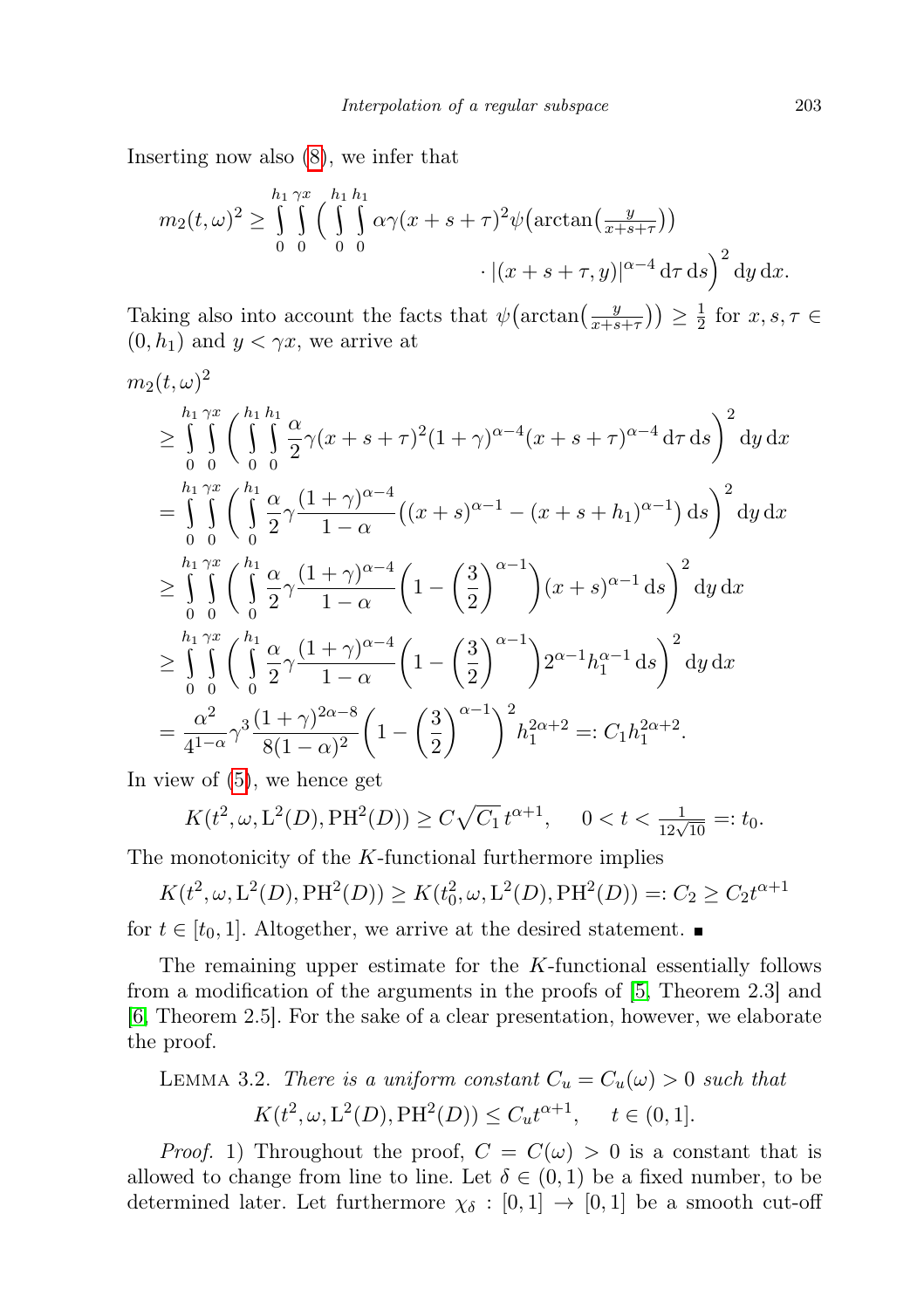function with  $\chi_{\delta} = 1$  on  $[0, \delta/2]$ , with support in  $[0, \delta]$ ,  $\|\chi'_{\delta}\|_{\infty} \leq C/\delta$ , and  $||\chi''_{\delta}||_{\infty} \leq C/\delta^2$ . We then write  $\omega$  as the sum

$$
\omega(r,\varphi) = \chi_{\delta}(r)\omega(r,\varphi) + (1 - \chi_{\delta}(r))\omega(r,\varphi) =: v_1(r,\varphi) + v_2(r,\varphi)
$$

for  $r \in [0, 1]$  and  $\varphi \in [0, 2\pi)$ . By construction,  $v_2$  is piecewise C<sup>2</sup>-regular on the partition  $\bigcup_{i=1}^2 \overline{D_i}$ . As a result,

<span id="page-7-0"></span>(9)  
\n
$$
K(t^2, \omega, L^2(D), PH^2(D)) = \inf_{\substack{\omega = \tilde{v}_1 + \tilde{v}_2 \\ \tilde{v}_1 \in L^2(D), \tilde{v}_2 \in PH^2(D)}} (||\tilde{v}_1||_{L^2(D)} + t^2 ||\tilde{v}_2||_{PH^2(D)})
$$
\n
$$
\leq ||v_1||_{L^2(D)} + t^2 ||v_2||_{PH^2(D)}.
$$

We next bound the quantities on the right hand side of [\(9\)](#page-7-0) separately. Note that we only focus on the disc segment  $D_1$ ; the remaining one can be handled in the same way, by symmetry.

2) Recall the definition

<span id="page-7-3"></span><span id="page-7-2"></span>
$$
\omega(r,\varphi) = \chi(r)r^{\alpha}\psi(\varphi)
$$

of  $\omega$  in [\(1\)](#page-0-0). Since the cut-off functions  $\chi$  and  $\chi_{\delta}$  are bounded by 1, we have

(10) 
$$
||v_1||_{\mathcal{L}^2(D_1)}^2 \leq C ||\psi||_{\infty}^2 \int_0^{\delta} r^{2\alpha+1} dr \leq C\delta^{2\alpha+2}.
$$

3) Similar to 2), we first bound the  $L^2$ -norm of  $v_2$ :

(11) 
$$
||v_2||_{\mathcal{L}^2(D_1)}^2 \leq C\delta^{2\alpha - 2}.
$$

To estimate the H<sup>2</sup>-norm of  $v_2$  on  $D_1$ , we note that

<span id="page-7-1"></span>
$$
(12) \qquad ||v_2||_{\mathcal{H}^2(D_1)}^2 \leq C \bigg(||v_2||^2_{\mathcal{L}^2(D_1)} + \int_{\delta/2}^1 \int_{0}^{\pi/2} (r |\partial_r^2 v_2|^2 + \frac{1}{r} |\partial_r \partial_\varphi v_2|^2 + \frac{1}{r^3} |\partial_\varphi v_2|^2 + \frac{1}{r^3} |\partial_\varphi v_2|^2 + \frac{1}{r^3} |\partial_\varphi v_2|^2 + \frac{1}{r^3} |\partial_\varphi v_2|^2 + \frac{1}{r^3} |\partial_\varphi v_2|^2 \bigg) d\varphi d\mathcal{r} \bigg),
$$

which follows from the representation of all first and second order derivatives in polar coordinates, and the location of the support of  $\chi_{\delta}$ . The expressions on the right hand side of [\(12\)](#page-7-1) are given by

$$
\partial_r v_2 = \left( -\chi'_\delta \chi r^\alpha + (1 - \chi_\delta) (\chi' r^\alpha + \alpha \chi r^{\alpha - 1}) \right) \psi,
$$
  
\n
$$
\partial_r^2 v_2 = \left( \left( -\chi''_\delta \chi - 2\chi'_\delta \chi' + (1 - \chi_\delta) \chi'' \right) r^\alpha + 2\alpha \left( (1 - \chi_\delta) \chi' - \chi'_\delta \chi \right) r^{\alpha - 1} \right.
$$
  
\n
$$
+ \alpha (\alpha - 1)(1 - \chi_\delta) \chi r^{\alpha - 2} \right) \psi,
$$
  
\n
$$
\partial_\varphi v_2 = (1 - \chi_\delta) \chi r^\alpha \psi',
$$
  
\n
$$
\partial_\varphi^2 v_2 = (1 - \chi_\delta) \chi r^\alpha \psi'',
$$
  
\n
$$
\partial_\varphi \partial_r v_2 = \left( -\chi'_\delta \chi r^\alpha + (1 - \chi_\delta) (\chi' r^\alpha + \alpha \chi r^{\alpha - 1}) \right) \psi'.
$$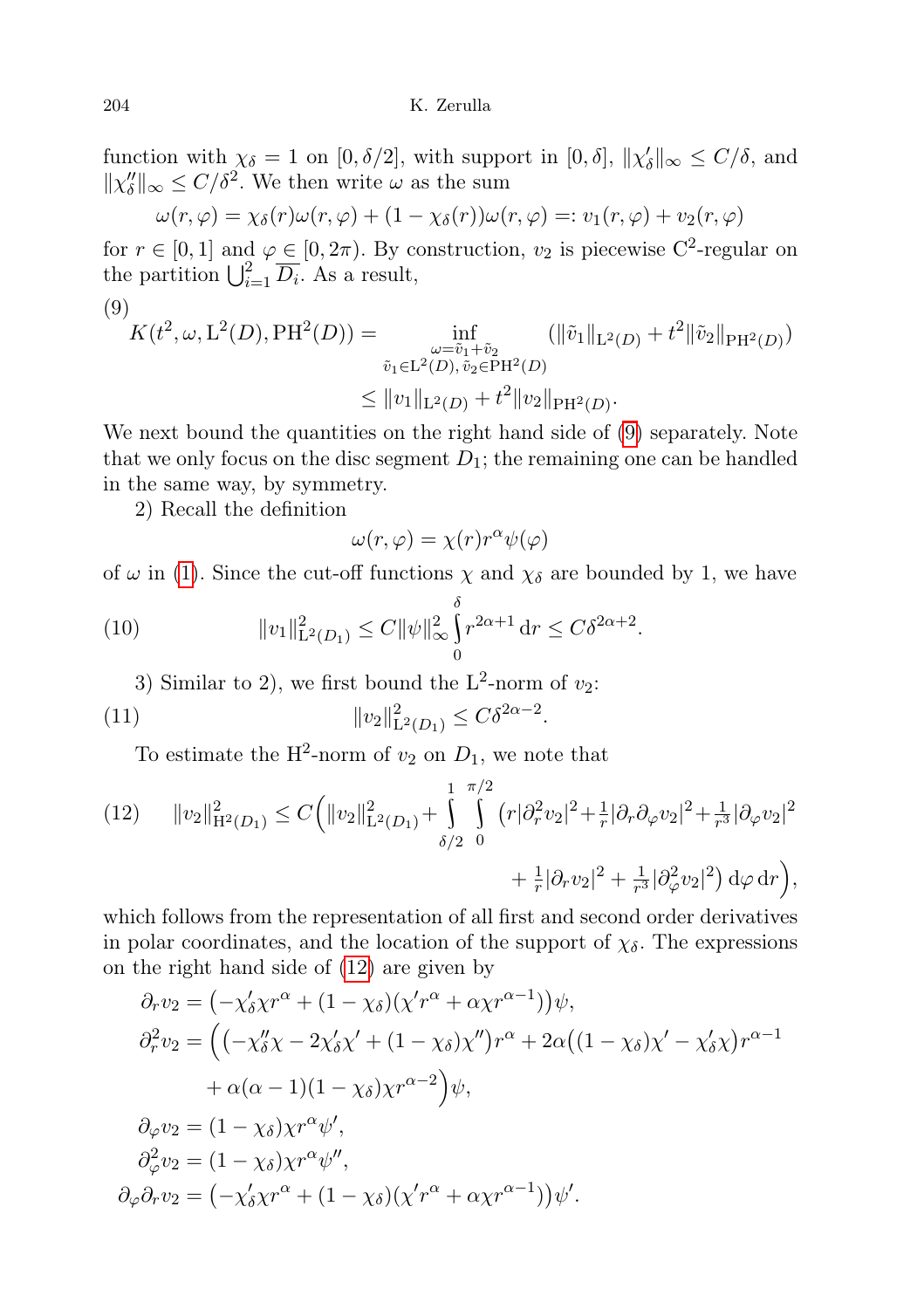Combining the choice of  $\chi_{\delta}$ , [\(11\)](#page-7-2) and [\(12\)](#page-7-1), we then obtain the estimates

$$
||v_2||_{\mathcal{H}^2(D_1)}^2 \le C \Big( ||v_2||_{\mathcal{L}^2(D_1)}^2 + \int_{\delta/2}^{\delta} (|\chi_{{\delta}}''|^2 r^{2\alpha+1} + |\chi_{{\delta}}'|^2 r^{2\alpha-1}) ||\psi||_{C^2} \, dr + \int_{\delta/2}^1 r^{2\alpha-3} \, dr \, ||\psi||_{C^2} \Big)
$$
  

$$
\le C \Big( \delta^{2\alpha-2} + \int_{\delta}^{\delta} \left( \frac{1}{\delta^4} r^{2\alpha+1} + \frac{1}{\delta^2} r^{2\alpha-1} \right) dr \Big) \le C \delta^{2\alpha-2}.
$$

By symmetry, an analogous inequality is true on  $D_2$ . As a result,

<span id="page-8-2"></span>δ/2

(13) 
$$
||v_2||_{\text{PH}^2(D)} \leq C\delta^{\alpha-1}.
$$

4) In view of [\(9\)](#page-7-0), [\(10\)](#page-7-3) and [\(13\)](#page-8-2), we arrive at

$$
K(t^2, \omega, \mathcal{L}^2(D), \mathcal{P}\mathcal{H}^2(D)) \le C(\delta^{\alpha+1} + t^2 \delta^{\alpha-1}).
$$

The asserted statement follows by choosing  $\delta = t$ .

Combining Lemmas [3.1](#page-4-0) and [3.2,](#page-6-0) we can directly derive the following regularity statement for  $\omega$  in terms of interpolation spaces. The first part of the statement is well known (see [\[4\]](#page-12-9) for instance).

<span id="page-8-1"></span>COROLLARY 3.3. Let  $p \in [1,\infty)$  and  $\theta \in (0,\frac{1+\alpha}{2})$  $\frac{+\alpha}{2}$ ). The function  $\omega$  is an element of the space

$$
(L^2(D), PH^2(D))_{\theta,p} \cap (L^2(D), PH^2(D))_{(1+\alpha)/2,\infty},
$$

but not of the (continuous) interpolation space  $(L^2(D), PH^2(D))_{(1+\alpha)/2}$ .

Proof. The first statement is a direct consequence of Lemma [3.2](#page-6-0) and the embeddings

 $(L^2(D), PH^2(D))_{(1+\alpha)/2,\infty} \subset (L^2(D), PH^2(D))_{\theta,1} \subset (L^2(D), PH^2(D))_{\theta,p}$ 

(see for instance [\[19,](#page-12-16) Propositions 1.3 and 1.4]). The last claim follows from Lemma [3.1.](#page-4-0)  $\blacksquare$ 

<span id="page-8-0"></span>4. Proof of Theorem [1.1.](#page-1-0) The essential ingredients of the proof are an application of [\[13,](#page-12-13) Theorem 2.1], and the estimates for the  $K$ -functional of  $\omega$  from Lemmas [3.1](#page-4-0) and [3.2.](#page-6-0)

To transform our problem into the setting of Ivanov and Kalton, we introduce the linear functional

$$
\Phi(v + \lambda \omega) := \lambda, \quad v \in \text{PH}^2(D), \lambda \in \mathbb{R},
$$

on the space  $PH^2(D) \oplus V$ . The latter is equipped with the norm

$$
||v + \lambda \omega||' := |\lambda| + ||v||_{\text{PH}^2(D)}, \quad v \in \text{PH}^2(D), \lambda \in \mathbb{R}.
$$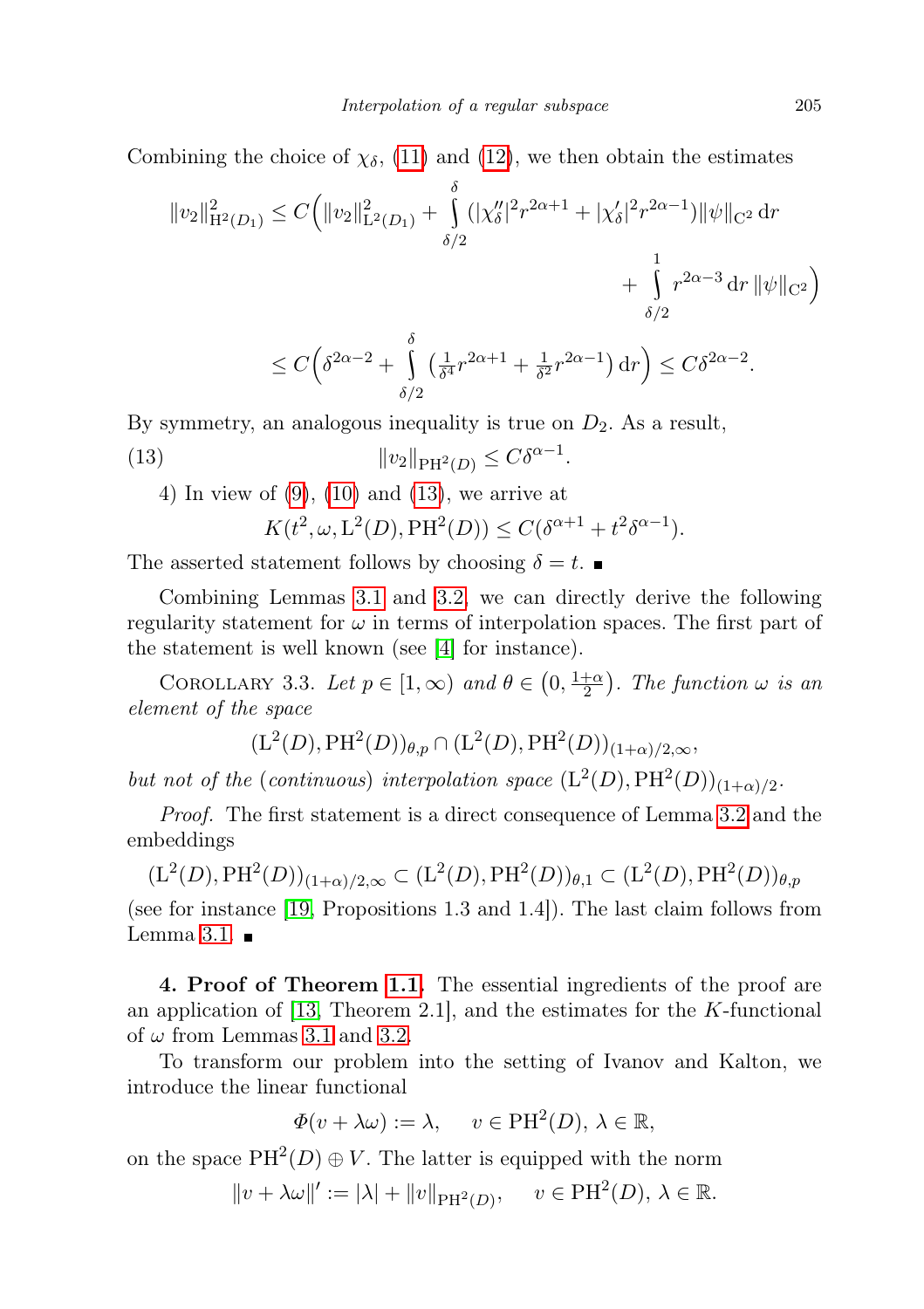The kernel of  $\Phi$  then coincides with  $PH^2(D)$ , and  $\Phi$  is bounded. Following [\[13,](#page-12-13) Section 2], we also define the quantities

$$
\|\Phi\|_{t} := \sup \{ |\Phi(f)| \mid f \in PH^{2}(D) \oplus V \text{ with } t \|f\|_{L^{2}(D)} + \|f\|' \leq 1 \},\
$$
  

$$
\sigma_{0} := \lim_{\tau \to \infty} \inf_{0 < \tau t \leq 1} \frac{1}{\log \tau} \log \frac{K(\tau t, \Phi)}{K(t, \Phi)},\
$$
  

$$
\sigma_{1} := \lim_{\tau \to \infty} \sup_{0 < \tau t \leq 1} \frac{1}{\log \tau} \log \frac{K(\tau t, \Phi)}{K(t, \Phi)},
$$

involving the function

$$
K(t, \Phi) := K(t, \Phi, (\text{PH}^2(D) \oplus V)^*, \mathcal{L}^2(D)^*), \quad t > 0.
$$

(Here  $W^*$  denotes the dual space of W.) The reasoning in [\[13,](#page-12-13) proof of Proposition 3.2] then gives rise to the useful formulas

<span id="page-9-3"></span>(14) 
$$
\sigma_0 = \lim_{\tau \to \infty} \inf_{s \ge 1} \frac{1}{\log \tau} \log \frac{\|\Phi\|_s}{\|\Phi\|_{s\tau}}, \quad \sigma_1 = \lim_{\tau \to \infty} \sup_{s \ge 1} \frac{1}{\log \tau} \log \frac{\|\Phi\|_s}{\|\Phi\|_{s\tau}}.
$$

<span id="page-9-4"></span>We next determine  $\sigma_0$  and  $\sigma_1$  in terms of the exponent  $\alpha$ .

Lemma 4.1. We have

$$
\sigma_0=\sigma_1=\frac{1-\alpha}{2}.
$$

*Proof.* 1) For convenience, we write  $K(\cdot, \omega)$  instead of  $K(\cdot, \omega, L^2(D))$ ,  $PH<sup>2</sup>(D)$ ). Let  $t > 0$ , and  $f = v + \lambda \omega$  in  $PH<sup>2</sup>(D) \oplus V$  with  $t||f||_{L<sup>2</sup>(D)} + ||f||' \leq 1$ . If  $\lambda$  is zero, then clearly

$$
|\varPhi(f)|=0\leq \frac{1}{1+tK(1/t,\omega)}.
$$

The next goal is to establish the same estimate for nonzero real  $\lambda$ . By definition of the norm  $\lVert \cdot \rVert'$ , we infer the estimates

$$
1 \ge t |\lambda| \left( \left\| \frac{1}{\lambda} v + \omega \right\|_{\mathcal{L}^2(D)} + \frac{1}{t} \left\| \frac{1}{\lambda} v \right\|_{\mathcal{P} \mathcal{H}^2(D)} \right) + |\lambda|
$$
  
\n
$$
\ge t |\lambda| K(1/t, \omega) + |\lambda| = (1 + t K(1/t, \omega)) |\Phi(f)|.
$$

Taking now the supremum with respect to all f in  $PH^2(D) \oplus V$  with  $\|f\|_{\mathcal{L}^2(D)} + \|f\|' \leq 1$ , we conclude that

<span id="page-9-2"></span>(15) 
$$
\|\Phi\|_t \leq \frac{1}{1 + tK(1/t, \omega)}.
$$

Next, we derive a similar lower bound for  $\|\Phi\|_{t}$ . To that end, let  $z \in$  $PH^2(D)$  with

<span id="page-9-0"></span>(16) 
$$
K(1/t, \omega) + 1/t \geq ||z + \omega||_{L^{2}(D)} + \frac{1}{t}||z||_{\text{PH}^{2}(D)}.
$$

We then put  $v := ||\Phi||_t z \in PH^2(D)$ . Note that

<span id="page-9-1"></span>(17) 
$$
t\|v+\|\Phi\|_{t}\omega\|_{L^{2}(D)}+\|\Phi\|_{t}+\|v\|_{\text{PH}^{2}(D)}\geq 1,
$$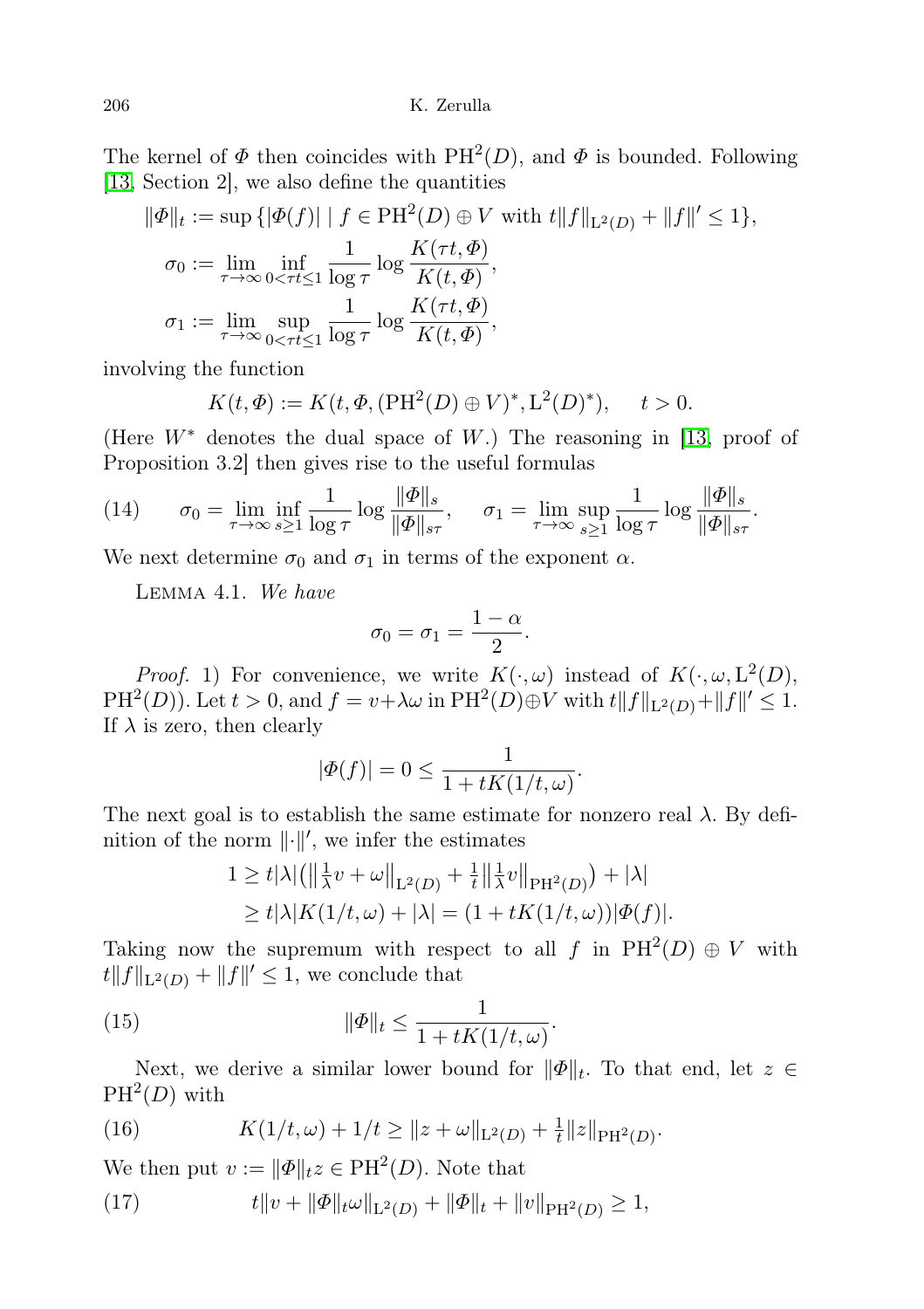in view of the definition of  $\|\Phi\|_{t}$ . Combining [\(16\)](#page-9-0) and [\(17\)](#page-9-1), we obtain

$$
1 \geq \frac{\left\|\frac{1}{\|\Phi\|_t}v + \omega\right\|_{\mathrm{L}^2(D)} + \frac{1}{t}\left\|\frac{1}{\|\Phi\|_t}v\right\|_{\mathrm{PH}^2(D)}}{K(1/t,\omega) + 1/t}
$$
  
\n
$$
= \frac{\frac{1}{t\|\Phi\|_t}(t\|v + \|\Phi\|_t\omega\|_{\mathrm{L}^2(D)} + \|v\|_{\mathrm{PH}^2(D)})}{K(1/t,\omega) + 1/t}
$$
  
\n
$$
= \frac{\frac{1}{t\|\Phi\|_t}(t\|v + \|\Phi\|_t\omega\|_{\mathrm{L}^2(D)} + \|\Phi\|_t + \|v\|_{\mathrm{PH}^2(D)} - \|\Phi\|_t)}{K(1/t,\omega) + 1/t}
$$
  
\n
$$
\geq \frac{\frac{1}{t\|\Phi\|_t}(1 - \|\Phi\|_t)}{K(1/t,\omega) + 1/t}.
$$

Simple algebraic manipulations then lead to the desired inequality

(18) 
$$
\|\Phi\|_{t} \geq \frac{1}{tK(1/t,\omega)+2}.
$$

<span id="page-10-0"></span>2) To bound  $\sigma_0$  from below, we plug [\(15\)](#page-9-2) and [\(18\)](#page-10-0) into [\(14\)](#page-9-3), which yields

$$
\sigma_0 = \lim_{\tau \to \infty} \inf_{s \ge 1} \frac{1}{\log \tau} \log \frac{\|\Phi\|_s}{\|\Phi\|_{s\tau}} \ge \lim_{\tau \to \infty} \inf_{s \ge 1} \frac{1}{\log \tau} \log \left( \frac{s\tau K\left(\frac{1}{s\tau}, \omega\right) + 1}{sK\left(\frac{1}{s}, \omega\right) + 2} \right).
$$

Taking now also Lemmas [3.1](#page-4-0) and [3.2](#page-6-0) into account, we arrive at

$$
\sigma_0 \ge \lim_{\tau \to \infty} \inf_{s \ge 1} \frac{1}{\log \tau} \log \left( \frac{C_l s^{(1-\alpha)/2} \tau^{(1-\alpha)/2}}{C_u s^{(1-\alpha)/2} + 2} \right) \ge \frac{1-\alpha}{2}.
$$

A similar reasoning leads to

$$
\sigma_1 \leq \frac{1-\alpha}{2}.
$$

Altogether, we get the desired conclusion.  $\blacksquare$ 

Combining Lemma [4.1](#page-9-4) with [\[13,](#page-12-13) Theorem 2.1], we are now in a position to establish Theorem [1.1.](#page-1-0)

Proof of Theorem [1.1.](#page-1-0) 1) We first derive the second asserted identity

$$
(\text{PH}^1(D), \text{PH}^2(D) \oplus V)_{\theta_2,2} = \text{PH}^{1+\theta_2}(D), \quad \theta_2 \in (0, \alpha).
$$

Let  $s \in [0, \alpha)$ . Applying [\[13,](#page-12-13) Theorem 2.1] together with Lemma [4.1,](#page-9-4) we obtain the identities

<span id="page-10-1"></span>
$$
(19)
$$

<span id="page-10-2"></span>
$$
(\text{PH}^2(D) \oplus V, \mathcal{L}^2(D))_{(1-s)/2,2} = (\text{PH}^2(D), \mathcal{L}^2(D))_{(1-s)/2,2}
$$
  
= 
$$
(\mathcal{L}^2(D), \text{PH}^2(D))_{(1+s)/2,2} = \text{PH}^{1+s}(D).
$$

Choosing  $s = 0$  yields

(20) 
$$
(\text{PH}^2(D) \oplus V, \mathcal{L}^2(D))_{1/2,2} = \text{PH}^1(D).
$$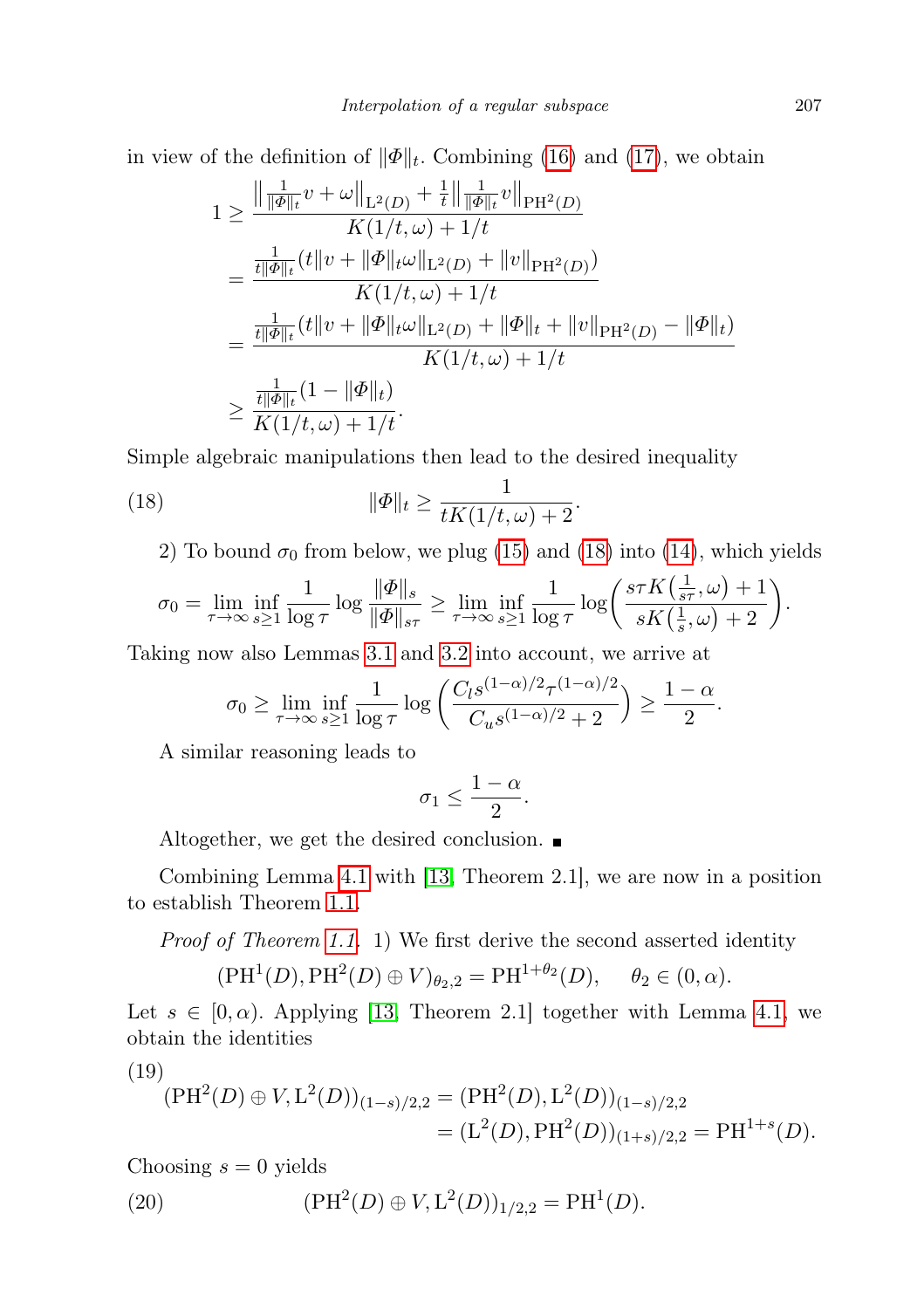### 208 K. Zerulla

Put now  $s = \theta_2 \in (0, \alpha)$  in [\(19\)](#page-10-1). Using additionally reiteration interpolation (see [\[19,](#page-12-16) Corollary 1.24] for instance), we infer the second desired formula

$$
\begin{aligned} (\text{PH}^1(D), \text{PH}^2(D) \oplus V)_{\theta_2,2} &= (\text{PH}^2(D) \oplus V, \text{PH}^1(D))_{1-\theta_2,2} \\ &= (\text{PH}^2(D) \oplus V, (\text{PH}^2(D) \oplus V, \text{L}^2(D))_{1/2,2})_{1-\theta_2,2} \\ &= (\text{PH}^2(D) \oplus V, \text{L}^2(D))_{(1-\theta_2)/2,2} = \text{PH}^{1+\theta_2}(D). \end{aligned}
$$

2) Let  $\theta_1 \in (\alpha, 1)$ . By [\[13,](#page-12-13) Theorem 2.1] and Lemma [4.1,](#page-9-4) the interpolation space

$$
(\text{PH}^2(D), \text{L}^2(D))_{(1-\theta_1)/2,2} = (\text{L}^2(D), \text{PH}^2(D))_{(1+\theta_1)/2,2} = \text{PH}^{1+\theta_1}(D)
$$

is a closed subspace of codimension 1 in the space

<span id="page-11-1"></span>(21) 
$$
(\text{PH}^2(D) \oplus V, \text{L}^2(D))_{(1-\theta_1)/2,2}
$$
  
\n
$$
= (\text{PH}^2(D) \oplus V, (\text{PH}^2(D) \oplus V, \text{L}^2(D))_{1/2,2})_{1-\theta_1,2}
$$
  
\n
$$
= (\text{PH}^2(D) \oplus V, \text{PH}^1(D))_{1-\theta_1,2}
$$
  
\n
$$
= (\text{PH}^1(D), \text{PH}^2(D) \oplus V)_{\theta_1,2}.
$$

Note that here we employ [\(20\)](#page-10-2) in the second identity. Furthermore, the one-dimensional space  $V$  from  $(2)$  is also a closed subspace of  $(PH<sup>1</sup>(D), PH<sup>2</sup>(D) \oplus V)_{\theta_1,2}$  with  $V \cap PH<sup>1+\theta_1</sup>(D) = \{0\}$  (see Corollary [3.3](#page-8-1) or [\[4\]](#page-12-9) for instance). Altogether, we arrive at the first asserted identity

$$
(\mathrm{PH}^1(D), \mathrm{PH}^2(D) \oplus V)_{\theta_1,2} = \mathrm{PH}^{1+\theta_1}(D) \oplus V.
$$

3) It remains to establish that the space  $PH^{1+\alpha}(D)$  is not closed in  $(PH<sup>1</sup>(D), PH<sup>2</sup>(D) \oplus V)_{\alpha,2}$ . This is a consequence of the formula

<span id="page-11-0"></span>(22) 
$$
(\text{PH}^1(D), \text{PH}^2(D) \oplus V)_{\alpha,2} = (\text{PH}^2(D) \oplus V, \text{L}^2(D))_{(1-\alpha)/2,2},
$$

[\[13,](#page-12-13) Theorem 2.1], Lemma [4.1,](#page-9-4) and the relation

$$
PH^{1+\alpha}(D) = (PH^2(D), L^2(D))_{(1-\alpha)/2,2}.
$$

(Note that  $(22)$  is verified in the same way as  $(21)$ .)

Acknowledgements. I want to thank Roland Schnaubelt, Peer Kunstmann, Marlis Hochbruck, Dorothee Frey, and Nick Lindemulder for valuable discussions and advice regarding this paper and my ongoing research. Moreover, I thank Roland Schnaubelt for his careful reading of the manuscript. I furthermore want to express my appreciation for the helpful comments of the anonymous reviewer. The recommendations led to an improvement of the paper.

This research was funded by the Deutsche Forschungsgemeinschaft (DFG, German Research Foundation) – Project-ID 258734477 – SFB 1173.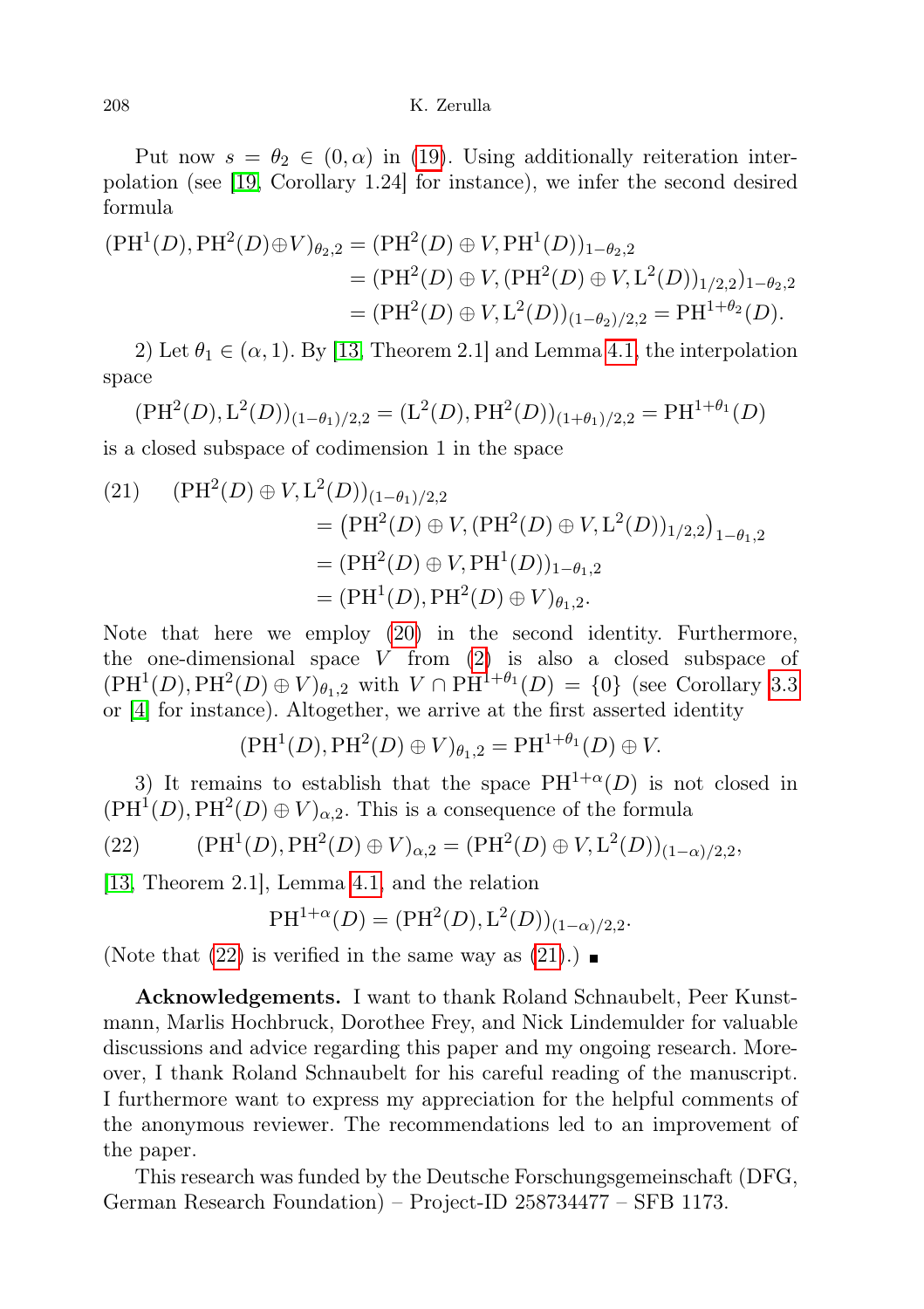#### References

- <span id="page-12-15"></span>[\[1\]](http://dx.doi.org/10.4171/ZAA/1525) I. Asekritova, F. Cobos and N. Kruglyak, Interpolation of closed subspaces and invertibility of operators, Z. Anal. Anwend. 34 (2015), 1–15.
- <span id="page-12-8"></span>[\[2\]](http://dx.doi.org/10.1006/jcph.2000.6499) F. Assous, P. Ciarlet Jr. and J. Segré, Numerical solution to the time-dependent Maxwell equations in two-dimensional singular domains: The singular complement method, J. Comput. Phys. 161 (2000), 218–249.
- <span id="page-12-3"></span>[\[3\]](http://dx.doi.org/10.1137/0519014) I. Babuška and B. Q. Guo, Regularity of the solution of elliptic problems with piecewise analytic data. Part I. Boundary value problems for linear elliptic equation of second order, SIAM J. Math. Anal. 19 (1988), 172–203.
- <span id="page-12-9"></span>[\[4\]](http://dx.doi.org/10.1016/0377-0427(96)00017-9) I. Babuška, B. Andersson, B. Guo, J. M. Melenk and H. S. Oh, Finite element method for solving problems with singular solutions, J. Comput. Appl. Math. 74 (1996), 51–70.
- <span id="page-12-10"></span>[\[5\]](http://dx.doi.org/10.1007/PL00005387) I. Babuška and B. Q. Guo, Optimal estimates for lower and upper bounds of approximation errors in the p-version of the finite element method in two dimensions, Numer. Math. 85 (2000), 219–255.
- <span id="page-12-11"></span>[\[6\]](http://dx.doi.org/10.1137/S0036142901356551) I. Babuška and B. Q. Guo, Direct and inverse approximation theorems for the pversion of the finite element method in the framework of weighted Besov spaces. Part I. Approximability of functions in the weighted Besov spaces, SIAM J. Numer. Anal. 39 (2001/02), 1512–1538.
- <span id="page-12-7"></span>[\[7\]](http://dx.doi.org/10.1051/m2an/2009041) P. Ciarlet Jr., F. Lefèvre, S. Lohrengel and S. Nicaise, Weighted regularization for composite materials in electromagnetism, Math. Model. Numer. Anal. 44 (2010), 75–108.
- <span id="page-12-5"></span>[\[8\]](http://dx.doi.org/10.1007/s002050050197) M. Costabel and M. Dauge, Singularities of electromagnetic fields in polyhedral domains, Arch. Ration. Mech. Anal. 151 (2000), 221–276.
- <span id="page-12-6"></span>[\[9\]](http://dx.doi.org/10.1051/m2an:1999155) M. Costabel, M. Dauge and S. Nicaise, Singularities of Maxwell interface problems, Math. Model. Numer. Anal. 33 (1999), 627–649.
- <span id="page-12-1"></span>[\[10\]](http://dx.doi.org/10.1007/BFb0086690) M. Dauge, Elliptic Boundary Value Problems on Corner Domains: Smoothness and Asymptotics of Solutions, Lecture Notes in Math. 1341, Springer, Berlin, 1988.
- <span id="page-12-19"></span>[\[11\]](http://dx.doi.org/10.1090/S0002-9947-1993-1152321-6) R. A. DeVore and R. C. Sharpley, *Besov spaces and domains in*  $\mathbb{R}^d$ , Trans. Amer. Math. Soc. 335 (1993), 843–864.
- <span id="page-12-0"></span>[12] P. Grisvard, Elliptic Problems in Nonsmooth Domains, Pitman, Boston, 1985.
- <span id="page-12-13"></span>[13] S. Ivanov and N. Kalton, Interpolation of subspaces and applications to exponential bases, St. Petersburg Math. J. 13 (2002), 221–239.
- <span id="page-12-20"></span>[\[14\]](http://dx.doi.org/10.1007/BFb0086569) H. Johnen and K. Scherer, On the equivalence of the K-functional and moduli of continuity and some applications, in: Constructive Theory of Functions of Several Variables, W. Schempp and K. Zeller (eds.), Lecture Notes in Math. 571, Springer, Berlin, 1977, 119–140.
- <span id="page-12-18"></span>[\[15\]](http://dx.doi.org/10.5802/aif.684) A. Jonsson and H. Wallin, A Whitney extension theorem in  $L^p$  and Besov spaces, Ann. Inst. Fourier (Grenoble) 28 (1978), no. 1, 139–192.
- <span id="page-12-4"></span>[16] R. B. Kellogg, Singularities in interface problems, in: Numerical Solution of Partial Differential Equations-II. SYNSPADE 1970, B. Hubbard (ed.), Academic Press, New York, 1971, 351–400.
- <span id="page-12-12"></span>[17] J.-L. Lions and E. Magenes, Non-Homogeneous Boundary Value Problems and Applications, Vol. I, Springer, Berlin, 1972.
- <span id="page-12-14"></span>[\[18\]](http://dx.doi.org/10.1006/jath.1995.1066) J. Löfström, Real interpolation with constraints, J. Approx. Theory 82 (1995), 30–53.
- <span id="page-12-16"></span>[\[19\]](http://dx.doi.org/10.1007/978-88-7642-638-4) A. Lunardi, Interpolation Theory, 3rd ed., Scuola Normale Superiore, Pisa, 2018.
- <span id="page-12-17"></span>[\[20\]](http://dx.doi.org/10.1007/978-3-642-10455-8) J. Nečas, Direct Methods in the Theory of Elliptic Equations, 2nd corr., Springer, Berlin, 2012.
- <span id="page-12-2"></span>[21] S. Nicaise, Polygonal Interface Problems, Lang, Frankfurt am Main, 1993.